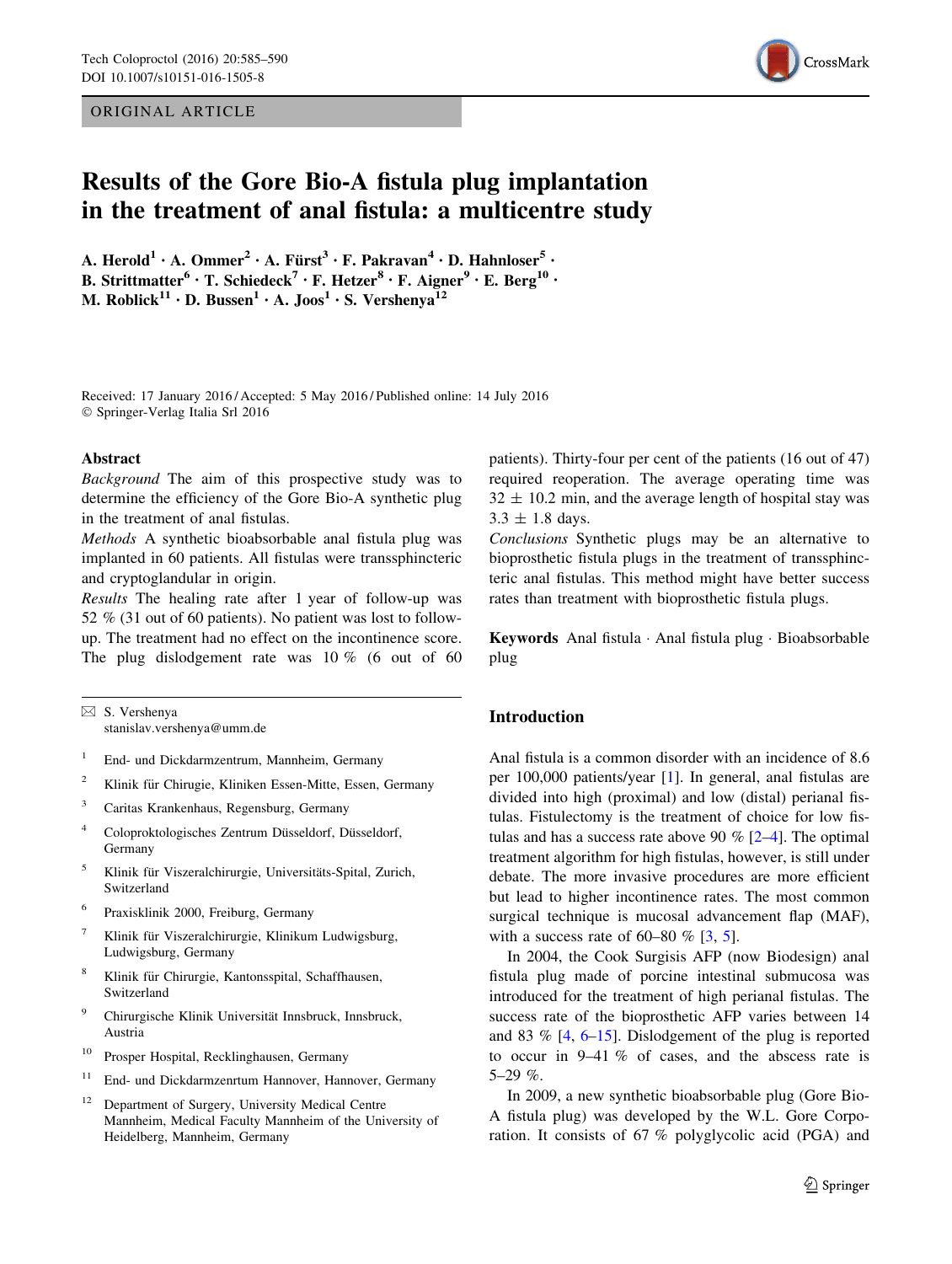33 % trimethylene carbonate. The same material is used in sutures and meshes for several other different medical indications. The surgical experience with this kind of plug is currently limited, and no randomized trials are available. The design of this plug includes a head that is used to fixate the plug and prevent its dislodgement. Six arms are used to occlude the tract. These can be trimmed to an appropriate size and length (Fig. 1). Preliminary studies showed better dislodgement rates for the synthetic plug than those reported for plugs made from porcine submucosa.

The aim of our study was to determine the efficacy of the Gore Bio-A fistula plug in the treatment of transsphincteric anal fistulas. This is the first and largest prospective multicentre European study on this use of a synthetic bioabsorbable anal fistula plug.

## Materials and methods

This trial was conducted as a prospective, multicentre, nonrandomized, observational, open study in 11 centres in Germany, Austria and Switzerland.

In total, 60 synthetic bioabsorbable fistula plugs were implanted in patients with transsphincteric fistulas. Only patients with fistulas of cryptoglandular origin that were not appropriate for fistulectomy or fistulotomy were included.

Informed consent was obtained from all participants included in the study.

The plugs were supplied by Gore Corporation.



Fig. 1 Gore Bio-A fistula plug. Image of plug with fixating plate and six tubes. The fixating plate can be fixed in place using sutures. Polydioxanone or Vicryl sutures are usually used. Upon placement the tubes can be shortened or completely removed to adjust the length and width of the plug to the size of the fistula

The following exclusion criteria were used:

- Any type of fistula other than transsphincteric.
- Inflammatory bowel disease.
- Length of fistula shorter than 2 cm.
- Anovaginal, rectovaginal, rectourinary fistulas.
- Multiple-tract fistulas.
- Two or more previous operations for fistula healing.

Single-shot broad-spectrum antibiotics were administered at the start of the operation. After identifying and probing of the fistula, its whole length was flushed, brushed and/or curetted depending on the surgeon's preference. The synthetic bioabsorbable plug was implanted after excising the tissue (anoderm/mucosa) around the internal opening. Before insertion, the plug was trimmed in order to adjust its width to the size of the fistula. With the help of a suture or a grasper, the plug was pulled through the fistula from the inner to the outer opening under gentle traction. Afterwards, the fixating plate was sutured to the surrounding tissue and the underlying internal sphincter. In some cases, a proximal mucosal flap was raised and then pulled distally to cover the fixation plate. Finally, the distal ends of the plug were cut at the cutaneous level.

Postoperatively, oral analgesics (e.g. non-steroidal antiinflammatory drugs) were administered on demand. Patients were advised to refrain from physical labour and sports for 4 weeks following the operation. No bowel regimen was recommended.

Follow-up visits in the outpatient department were planned 4 weeks, 3, 6 and 12 months after the operation with an optional endoanal ultrasound or magnetic resonance imaging at the last visit. During the visit, a clinical examination involving plug assessment was conducted.

The treatment was considered successful if complete healing of the anal fistula was achieved within 6 months after surgery (complete closure of the internal and external opening without any signs of inflammation and the cessation of any secretions). Persistent symptoms, or persistence or recurrence of the fistula after 6 months were considered a failure.

The primary endpoint of the study was the healing rate.

Secondary endpoints included the length of the surgical procedure, intra- and postoperative complications, plug dislodgement rates and the length of hospital stay. We also evaluated incontinence (Cleveland Clinic Incontinence score) postoperatively in some cases.

The clinical outcome was assessed by the operating surgeon.

The statistical analyses were performed using the Fisher, Chi-square and Mann–Whitney U tests.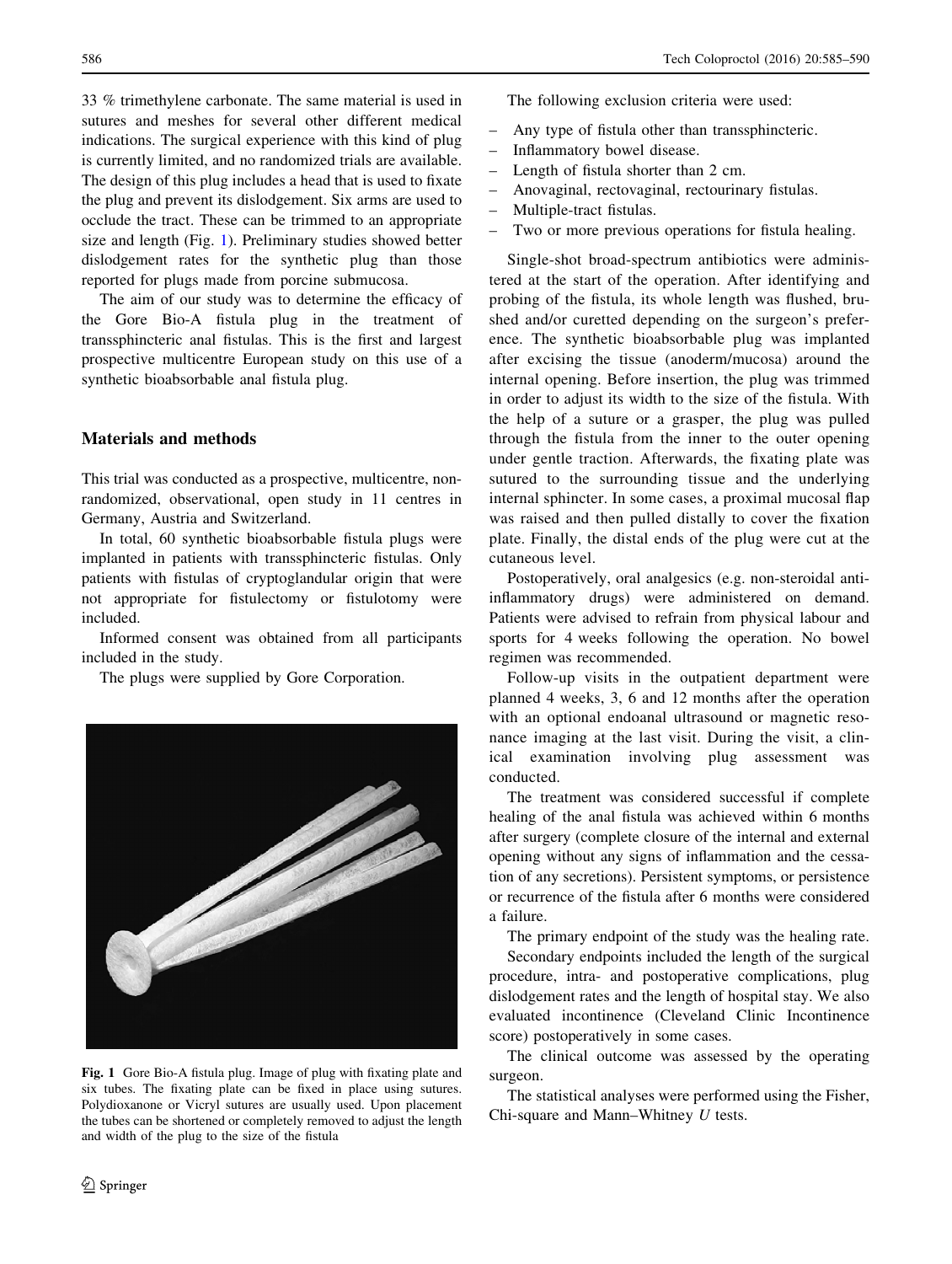#### **Results**

From October 2010 to February 2013, 60 patients in 11 colorectal centres in Germany, Austria and Switzerland underwent implantation of a synthetic bioabsorbable fistula plug. The number of patients at each centre was 1–15. Ten patients were operated on in 2010, 45 in 2011, 4 in 2012 and 1 in 2013. All patients fulfilled the inclusion and exclusion criteria. The patient demographics are presented in Table 1. Twenty-three patients were operated on for recurrent fistulas.

Most of the patients had had previous surgical treatment; 36 patients had had seton drainage, 7 patients had had partial fistulotomy, 13 had had MAF, and 2 had had a previous anal plug attempt.

The follow-up time was 12 months, and none of the patients was lost to follow-up or withdrew from the study (Table [2](#page-3-0)). Not all of the 60 patients included in the study attended the follow-up visit at 4 weeks, 3 or 6 months. However, the results for all 60 patients were documented 12 months after the operation.

The mean operating time was  $32 \pm 10.2$  min. No intraoperative complications were observed in any of the patients. Postoperatively, 4 patients developed an abscess only one of which healed long-term. The abscesses were routinely drained and the rest of the plug removed in the clinical setting. In one patient, the plug dislodged within the first 4 weeks and was directly replaced by a new plug. This fistula

|  |  |  | <b>Table 1</b> Patient demographics |
|--|--|--|-------------------------------------|
|--|--|--|-------------------------------------|

| Patient characteristics                    |                               | $\%$                            |  |
|--------------------------------------------|-------------------------------|---------------------------------|--|
| Sex ratio (M:F)                            | 48:12                         |                                 |  |
| Age (years)                                |                               | $48.9 \pm 12.5$ (mean $\pm$ SD) |  |
| Fistula                                    |                               |                                 |  |
| Distal transsphincteric                    | 9                             | 15.00                           |  |
| Intermediate transsphincteric              | 19                            | 31.67                           |  |
| Proximal transsphincteric                  | 32                            | 53.33                           |  |
| Smoking                                    | 46                            | 76.67                           |  |
| Wexner Score preoperatively                | $2.4 \pm 3.9$ (mean $\pm$ SD) |                                 |  |
| Previous treatment                         |                               | out of $60$                     |  |
| Partial fistulotomy                        | 7                             | 11.67                           |  |
| Seton                                      | 36                            | 60.00                           |  |
| Plug                                       | $\mathfrak{D}$                | 3.33                            |  |
| MAF                                        | 13                            | 21.67                           |  |
| No treatment                               | 10                            | 16.67                           |  |
| Localization                               |                               |                                 |  |
| Dorsal $(5-7 h)$ in lithotomy position)    | 41                            | 68.33                           |  |
| Ventral $(11-12 h)$ in lithotomy position) | 9                             | 15.00                           |  |
| Other                                      | 10                            | 16.67                           |  |
| Recurrent fistula                          | 23                            | 38.33                           |  |

MAF mucosal advancement flap, SD standard deviation

healed uneventfully during follow-up. The length of hospital stay ranged from 0 to 6 days, averaging  $3.3 \pm 10.2$  days.

The healing rates and plug dislodgment rates are presented in Table [2](#page-3-0).

Plug dislodgment was documented in 6 out of 60 patients (10 %) in the first 6 months after the operation.

The healing rate after 4 weeks was  $6\%$  (3 out of 54 patients), and after 3 months it was 42 % (18 out of 46 patients). The healing rate after 6 months of follow-up did not change and stayed just above 50 %: Data were collected from 53 patients, and 27 of them showed complete healing of the fistula (51 %). Twelve months after the operation, 31 out of 60 patients showed complete healing (52 %) (Table [2\)](#page-3-0).

After the procedure, 16 out of 47 patients (34 %) required reoperation due to recurrent fistula or postoperative complications. For 13 patients, there was no information on further treatment. This was not mandatory according to the study design. Within 6 months of primary plug placement, 9 out of 46 (20 %) of the patients needed a reoperation.

The Wexner score was only documented in 21 patients preoperatively and 6 months after the operation. There was no significant difference between the score pre- and postoperatively (Table [3](#page-3-0)). Difference within the groups with healed and non-healed anal fistulas was not significant p values, respectively ( $p = 0.375$  and  $p = 1.0$ ).

No data concerning continence were collected from the other 39 patients.

In 50 out of 60 patients, in addition to the plug, a mucosal flap was used to cover the fixating plate in a similar fashion to the MAF procedure. The healing rate in this group was 56 % (28 out of 50). The healing rate in patients without the mucosal flap was 30 % (3 out of 10). However, due to the small sample size the difference was not significant ( $p = 0.1747$ ) (Table [4\)](#page-3-0).

We found no evidence of a positive effect of set on drainage before the operation on the healing rate  $(p = 0.83)$ . Twenty-four patients had no drainage, and in 12 of them (50 %) the fistula healed successfully. Various other factors that might have influenced the operative outcome were also analysed. Based on this analysis, the sample size was too small for conclusive recommendations and the results should be interpreted with caution. Only curetting of the fistula as well as trimming the fixating plate had a significant effect. On the other hand, the number of previous treatments, bowel regime and the number of stitches had no significant effect (Table [4](#page-3-0)).

#### **Discussion**

There are currently two fistula plugs available on the market: the bioprosthetic AFP from Cook Biodesign and the synthetic bioabsorbable AFP from Gore Corporation.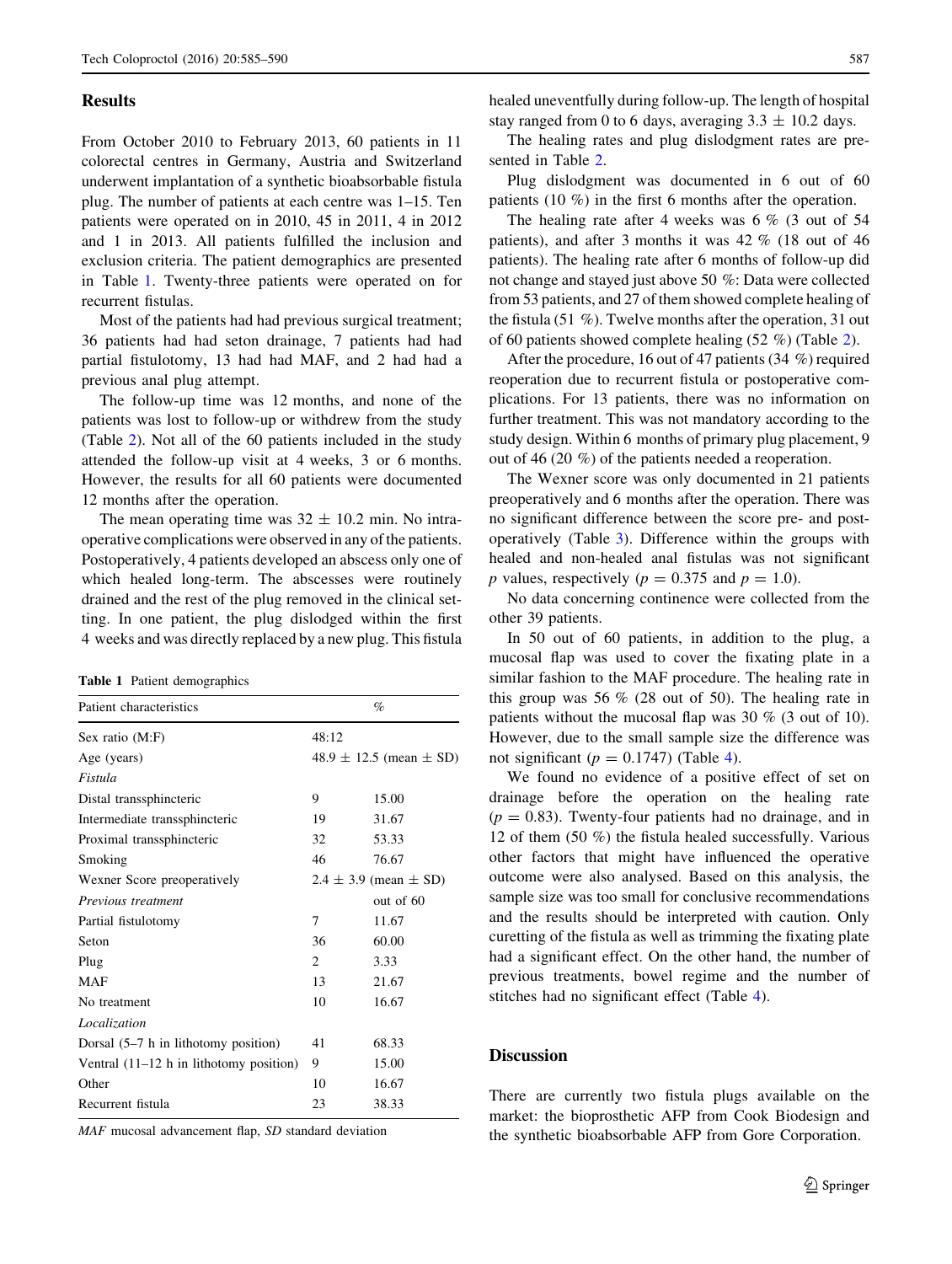<span id="page-3-0"></span>Table 2 Healing and dislodgement rates of Gore Bio-A fistula plug

|                    | 4 weeks      | 3 months     | 6 months   | 12 months    |  |
|--------------------|--------------|--------------|------------|--------------|--|
| Number of patients | 54           | 46           | 53         | 60           |  |
| Healed             | 3 (6 $%$ )   | 18 $(42 \%)$ | 27 $(51\%$ | 31 $(52 \%)$ |  |
| Plug dislodged     | 4 $(6.7 \%)$ | $1(1.7\%)$   | $1(1.7\%)$ |              |  |

Table 3 Incontinence score before and 6 months after the operation

| Wexner score | Number | Median | Min | Max | <i>p</i> value |
|--------------|--------|--------|-----|-----|----------------|
| Preoperative | 21     |        |     | 20  | 0.5859         |
| 6 Months     | 21     |        |     |     |                |

Table 4 Significance of effect of different factors on healing rate

| Factors                       | <i>p</i> value |
|-------------------------------|----------------|
| Anaesthesia                   | 0.6545         |
| Sex                           | 0.7856         |
| Fistula type                  | 0.5285         |
| Age                           | 0.5427         |
| Smoking                       | 0.6396         |
| <b>Incontinence</b>           | 1.0000         |
| Wexner score preoperatively   | 0.5189         |
| Number of previous operations | 0.8455         |
| Seton drain preoperatively    | 0.8329         |
| Previous MAF                  | 0.8590         |
| Previous plug operation       | 1.0000         |
| Localization                  | 0.6908         |
| Bowel preparation             | 0.2472         |
| Curettage                     | 0.0156         |
| Downsizing of fixating plate  | 0.0392         |
| Number of tubes               | 0.7077         |
| Length of tubes               | 0.2841         |
| Fixation of the plate         | 1.0000         |
| Number of stitches            | 0.3937         |
| Mucosal flap                  | 0.1747         |
| PDS stitches                  | 0.3393         |
| Vicryl stitches               | 0.8542         |
| Length of the operation       | 0.7590         |

MAF mucosal advancement flap, PDS polydioxanone suture

The initial report on bioprosthetic AFP by O'Connor et al. [\[14](#page-4-0)] showed a success rate of 83 %. Further multicentre prospective trials reported healing rates ranging from 24 to 44 %. However, the latest randomized trials showed healing rates ranging from 20 to 28 %, and these were significantly lower than those of the flap procedures with which they were compared [\[15](#page-4-0), [16](#page-4-0)].

A recent study by Fisher et al. [[17\]](#page-4-0) showed AFP to be as effective as MAF but more cost efficient.

Buchberg et al. [\[18](#page-4-0)] compared both of these plugs and showed a much higher healing rate for synthetic bioabsorbable AFP (54.5 vs. 12 %). It is worth mentioning though that this study had a small sample size (16 vs.11).

Our study included 60 patients and showed a healing rate of 52 % after 12 months of follow-up.

A recent prospective multicentre study on the synthetic bioabsorbable plug conducted by Stamos et al. [\[19](#page-4-0)] reported a healing rate of 41 % after 6 months of follow-up and 49 % after 12 months. Our data showed no further improvement in the healing rate after 6 months of follow-up (51 and 52  $\%$ ).

No changes in the incontinence rate were observed. This result was to be expected, as during the operation, except for curettage, no other damage was done to the sphincter muscle. Moreover, the fistula was likely to be the cause of incontinence, so healing may have resolved some cases of incontinence. Stamos et al. [[19](#page-4-0)], for example, showed a significant improvement in the Cleveland Clinic Incontinence score after operation.

The other major result of this study was the low plug dislodgement rate. Due to design improvements and precise placing of the fixation plate, dislodgement of the plug was observed in only 6 patients (10 %). The plate could be cut to precisely cover the inner opening and further trimmed to fit the fistula. Previous studies on the Gore Bio-A fistula plug showed dislodgement rates of 5–18 %. A summary of previous relevant publications is presented in Table [5.](#page-4-0)

Favreu-Weltzer and de la Portilla reported much lower success rates for the Gore Bio-A fistula plug [[20–22\]](#page-5-0). One probable explanation is the careful preselection of patients undergoing the procedure. Furthermore, Ommer et al. reported differences in success rates between surgeons, ranging from 0 to 75  $%$  [\[23](#page-5-0)]. Thus, a standardized technique in performing the operation might also play a role. Whether suturing of the fixating plate to the inner opening led to improvement in the healing rate is unclear. The fixating plate was not sutured in 3 of our patients, and the fistula healed in 2 of them.

The limitations of this study are its non-randomized design. All 60 patients had a clinical examination after 12 months. Not all patients were examined at 4 weeks and 3 and 6 months. Furthermore, not all patients were assessed for a continence score. The bowel regime was not uniform.

Based on the literature, the healing rates for synthetic bioabsorbable plugs seem to be slightly better than those for bioprosthetic plugs.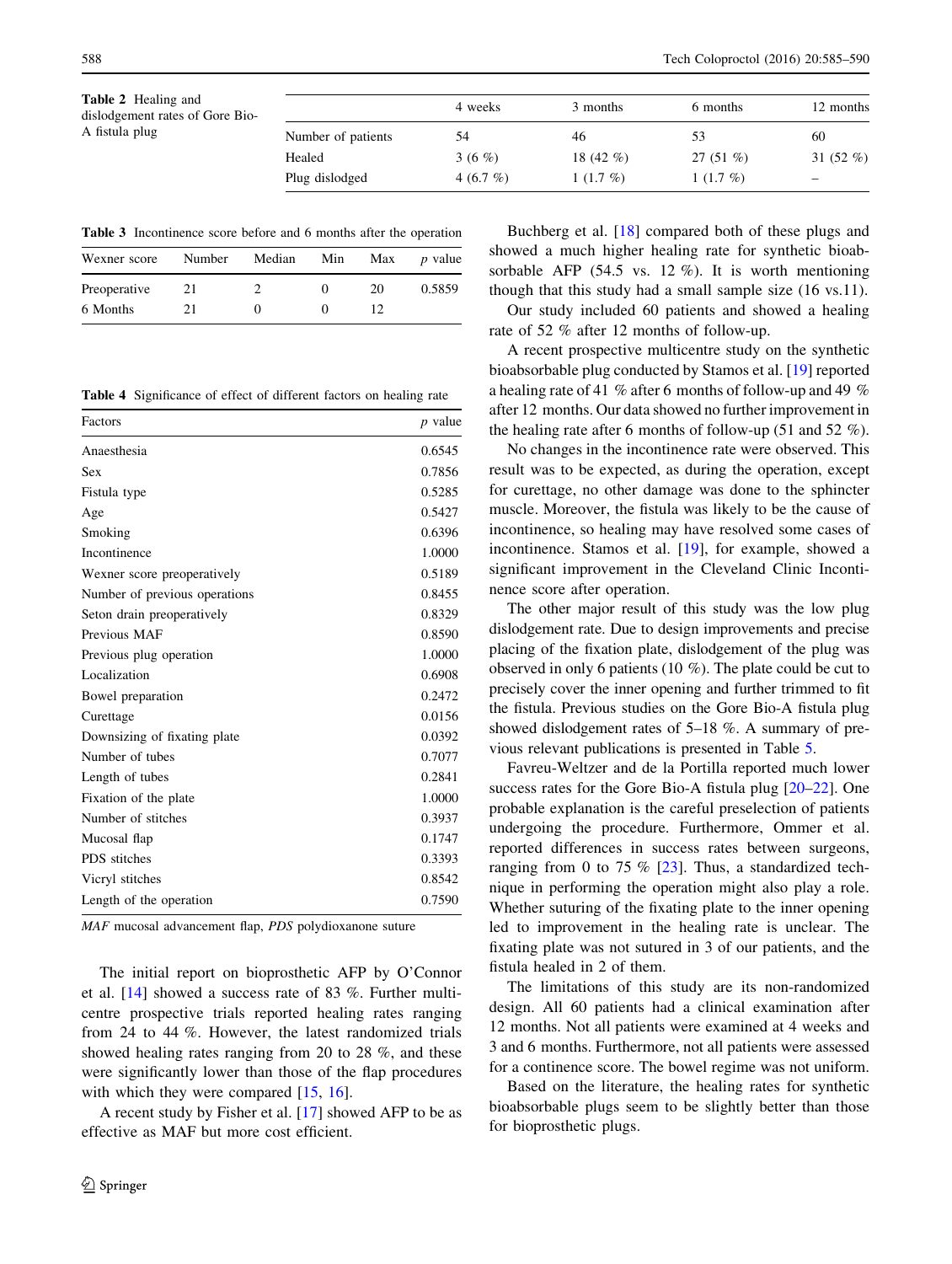<span id="page-4-0"></span>Table 5 Healing and dislodgment rates for the Gore Bio-A fistula plug in the literature

| References                  |    |                |      | Number of patients Follow-up Healing rate $(\%)$ Dislodgement rate $(\%)$ |
|-----------------------------|----|----------------|------|---------------------------------------------------------------------------|
| Buchberg et al. [18]        | 11 | 61 days        | 54   | 18                                                                        |
| Ratto et al. $[21]$         | 11 | 5 months       | 73   | 0                                                                         |
| Favreau-Weltzer et al. [21] | 9  |                | 11   | 11                                                                        |
| de la Portilla [20]         | 19 | 12 months      | - 16 |                                                                           |
| Ommer et al. [23]           | 40 | 12 months 57.5 |      |                                                                           |
| Stamos et al. [19]          | 93 | 12 months      | -49  | 8.6                                                                       |
| Present study 2015          | 60 | 12 months      | - 52 | $10\%$                                                                    |

Because current results regarding the use of anal plugs for the treatment of fistulas show only moderate success, there is a need for therapies with better success rates (e.g. ligation of the intersphincteric fistula tract, MAF, over-the-scope clip).

#### **Conclusions**

Anal fistula plug implantation is an alternative in the treatment of transsphincteric fistulas. Prospective randomized studies with a larger sample size comparing synthetic bioabsorbable plugs to bioprosthetic plugs are needed to determine their efficiency.

Acknowledgments All plugs were supplied by W.L. Gore Corporation. We wish to acknowledge all participating centres: End- und Dickdarm-Zentrum Hannover, Germany; Caritas Krankenhaus St. Josef Regensburg, Germany; Klinik für Viszeralchirurgie, Universitäts-Spital, Zürich, Switzerland; Coloproktologisches Zentrum Düsseldorf, Germany; Klinik für Viszeralchirurgie, Klinikum Ludwigsburg, Germany; Praxisklinik 2000 Freiburg, Germany; Prosper Hospital Recklinghausen, Germany; Chirurgische Klinik Universität Innsbruck, Austria; Klinik für Chirugie, Kliniken Essen-Mitte, Germany End- und Dickdarmzentrum Mannheim, Germany and Klinik für Chirurgie, Kantonsspital, Schaffhausen, Switzerland.

#### Compliance with ethical standards

Conflict of interest The authors declare that they have no conflict of interest.

Ethical approval All procedures performed in studies involving human participants were in accordance with the ethical standards of the institutional and/or national research committee and with the 1964 Helsinki Declaration and its later amendments or comparable ethical standards.

Informed consent Informed consent was obtained from all participants included in the study.

#### References

- 1. Sainio P (1984) Fistula-in-ano in a defined population. Incidence and epidemiological aspects. Ann Chir Gynaecol 73:219–224
- 2. Cariati A (2013) Fistulotomy or seton in anal fistula: a decisional algorithm. Updates Surg 65:201–205
- 3. van der Hagen SJ, Baeten CG, Soeters PB, van Gemert WG (2006) Long-term outcome following mucosal advancement flap

for high perianal fistulas and fistulotomy for low perianal fistulas: recurrent perianal fistulas: failure of treatment or recurrent patient disease? Int J Colorectal Dis 21:784–790

- 4. van Koperen PJ, Bemelman WA, Bossuyt PM et al (2008) The anal fistula plug versus the mucosal advancement flap for the treatment of anorectal fistula (PLUG trial). BMC Surg 8:11
- 5. Ortiz H, Marzo J (2000) Endorectal flap advancement repair and fistulectomy for high trans-sphincteric and suprasphincteric fistulas. Br J Surg 87:1680–1683
- 6. Adamina M, Ross T, Guenin MO et al (2014) Anal fistula plug: a prospective evaluation of success, continence and quality of life in the treatment of complex fistulae. Colorectal Dis 16:547–554
- 7. Blom J, Husberg-Sellberg B, Lindelius A et al (2014) Results of collagen plug occlusion of anal fistula: a multicentre study of 126 patients. Colorectal Dis 16:626–630
- 8. Chan S, McCullough J, Schizas A et al (2012) Initial experience of treating anal fistula with the Surgisis anal fistula plug. Tech Coloproctol 16:201–206
- 9. Christoforidis D, Etzioni DA, Goldberg SM, Madoff RD, Mellgren A (2008) Treatment of complex anal fistulas with the collagen fistula plug. Dis Colon Rectum 51:1482–1487
- 10. Cintron JR, Abcarian H, Chaudhry V et al (2013) Treatment of fistula-in-ano using a porcine small intestinal submucosa anal fistula plug. Tech Coloproctol 17:187–191
- 11. Ellis CN (2007) Bioprosthetic plugs for complex anal fistulas: an early experience. J Surg Educ 64:36–40
- 12. Ky AJ, Sylla P, Steinhagen R, Steinhagen E, Khaitov S, Ly EK (2008) Collagen fistula plug for the treatment of anal fistulas. Dis Colon Rectum 51:838–843
- 13. Lawes DA, Efron JE, Abbas M, Heppell J, Young-Fadok TM (2008) Early experience with the bioabsorbable anal fistula plug. World J Surg 32:1157–1159
- 14. O'Connor L, Champagne BJ, Ferguson MA, Orangio GR, Schertzer ME, Armstrong DN (2006) Efficacy of anal fistula plug in closure of Crohn's anorectal fistulas. Dis Colon Rectum 49:1569–1573
- 15. Ortiz H, Marzo J, Ciga MA, Oteiza F, Armendariz P, de Miguel M (2009) Randomized clinical trial of anal fistula plug versus endorectal advancement flap for the treatment of high cryptoglandular fistula in ano. Br J Surg 96:608–612
- 16. van Koperen PJ, Bemelman WA, Gerhards MF et al (2011) The anal fistula plug treatment compared with the mucosal advancement flap for cryptoglandular high transsphincteric perianal fistula: a double-blinded multicenter randomized trial. Dis Colon Rectum 54:387–393
- 17. Fisher OM, Raptis DA, Vetter D et al (2015) An outcome and cost analysis of anal fistula plug insertion vs endorectal advancement flap for complex anal fistulae. Colorectal Dis 17:619–626
- 18. Buchberg B, Masoomi H, Choi J, Bergman H, Mills S, Stamos MJ (2010) A tale of two (anal fistula) plugs: Is there a difference in short-term outcomes? Am Surg 76:1150–1153
- 19. Stamos MJ, Snyder M, Robb BW et al (2015) Prospective multicenter study of a synthetic bioabsorbable anal fistula plug to